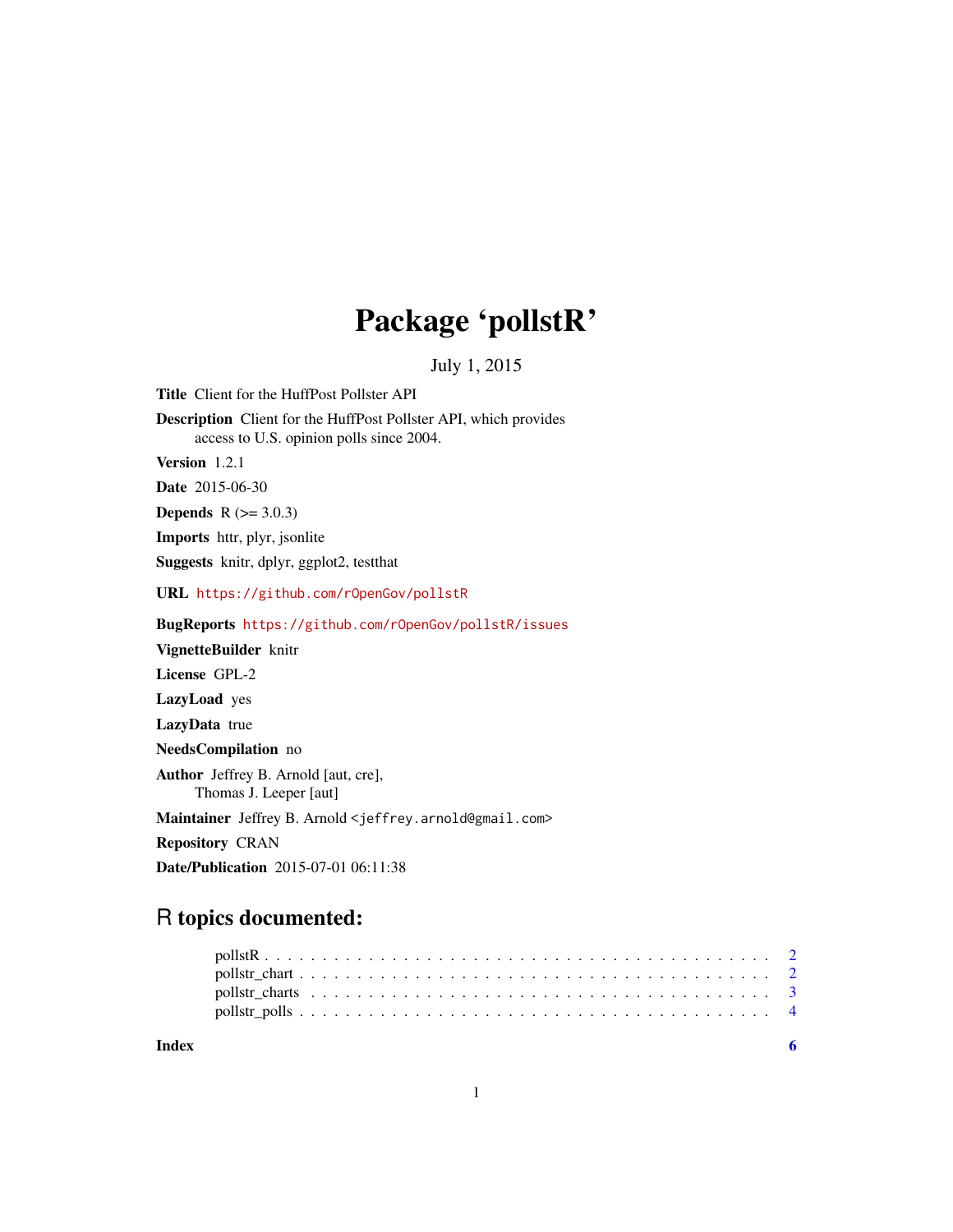<span id="page-1-0"></span>

# Description

This pacakge provides an R interface to the Huffington Post Pollster API. Pollster provides programmatic access to opinion polls collected by the Huffington Post.

#### Details

See <http://elections.huffingtonpost.com/pollster/api> for more details on the API.

pollstr\_chart *Return a single chart*

# Description

Return a single chart. This includes both current and historical estimates by date.

#### Usage

```
pollstr_chart(slug, convert = TRUE)
```
#### Arguments

| slug    | The slug-name of the chart to be returned.                             |
|---------|------------------------------------------------------------------------|
| convert | Rearrange the data returned by the API into easier to use data frames. |

# Value

If convert=TRUE, then a "pollstr\_chart" object with elements

- title Title of the chart.
- slug Slug (URL-friendly title) of the chart.
- topic Topic of the chart.
- short\_title Short title of the chart.
- poll\_count Number of polls in the chart.
- last\_updated Time the chart was last updated.
- url URL of the chart.
- estimates A data frame with an observation for each choice and the current estimates.
- estimates\_by\_date A data frame with an observation for each choice at each date, with estimates.

Otherwise, a "list" in the original structure of the json returned by the API.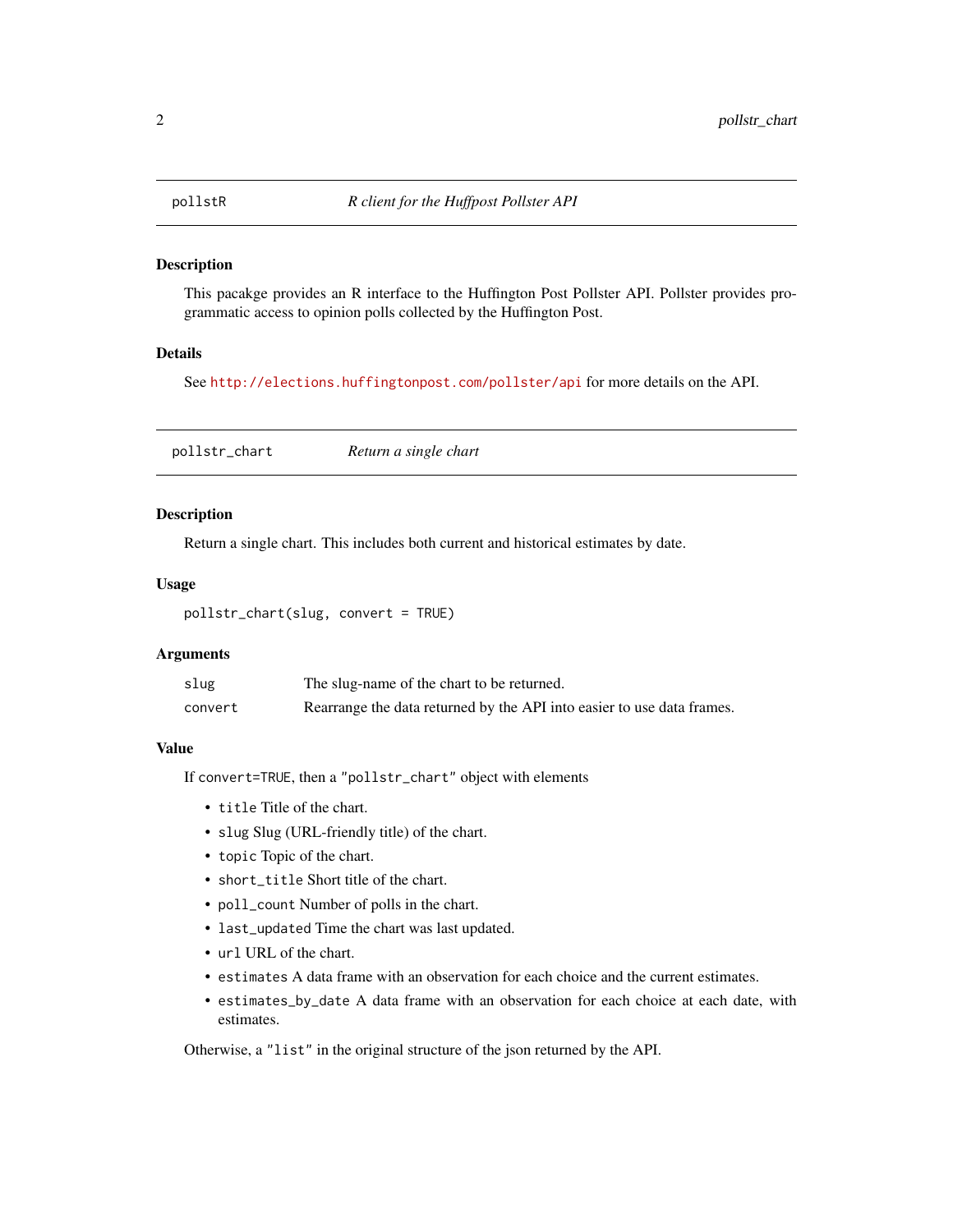# <span id="page-2-0"></span>pollstr\_charts 3

#### References

<http://elections.huffingtonpost.com/pollster/api>

#### Examples

```
## Not run:
chart1 <- pollstr_chart('2012-general-election-romney-vs-obama')
```
## End(Not run)

pollstr\_charts *Get list of available charts*

#### Description

Get list of available charts

#### Usage

```
pollstr_charts(topic = NULL, state = NULL, showall = NULL,
  convert = TRUE)
```
#### Arguments

| topic   | Only include charts related to a specific topic. See http://elections.huffingtonpost.<br>com/pollster/api for examples. |
|---------|-------------------------------------------------------------------------------------------------------------------------|
| state   | Only include charts from a single state. Use 2-letter state abbreviations. "US"<br>will return all national charts.     |
| showall | logical Include charts for races that were once possible but didn't happen (e.g.<br>Gingrich vs. Obama 2012)            |
| convert | Rearrange the data returned by the API into easier to use data frames.                                                  |

#### Value

If convert=TRUE, a "pollstr\_charts" object with elements

charts Data frame with data on charts.

estimates Data frame with current estimates from each chart. The column slug matches this data frame to charts

Otherwise, a "list" in the original structure of the json returned by the API.

# References

<http://elections.huffingtonpost.com/pollster/api>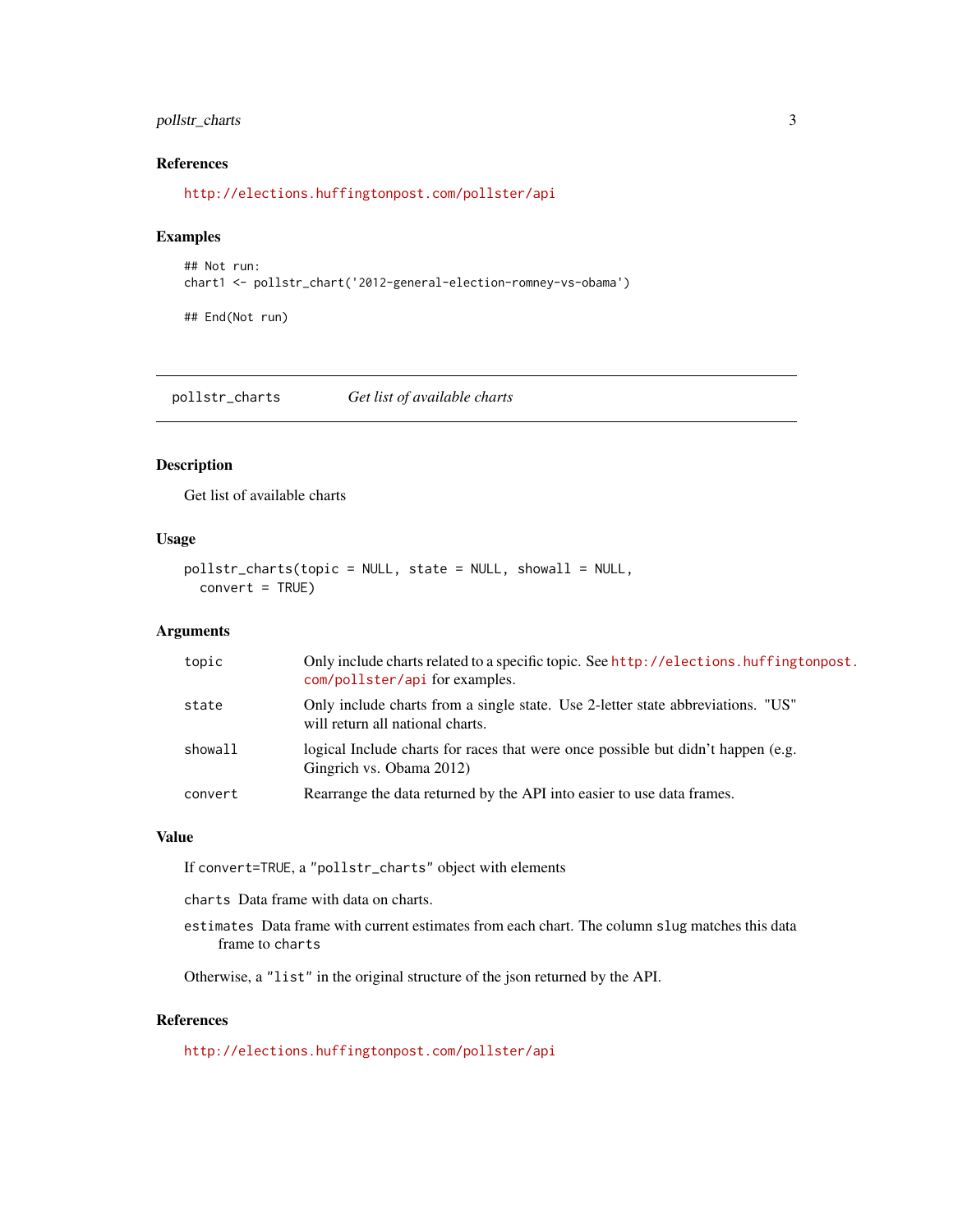# Examples

```
## Not run:
# Get charts related to Washington
wa <- pollstr_charts(state='WA')
# Get national charts
us_charts <- pollstr_charts(state='US')
# Get charts in the topic '2016-president'
 gov <- pollstr_charts(topic='2016-president')
 # Get all charts
allcharts <- pollstr_charts()
```
## End(Not run)

pollstr\_polls *Get a list of polls*

# Description

Get a list of polls

#### Usage

```
pollstr_polls(page = 1, chart = NULL, state = NULL, topic = NULL,
 before = NULL, after = NULL, sort = FALSE, shown1 = NULL,
 max_p \text{ages} = 1, convert = TRUE)
```
# Arguments

| page      | Return page number                                                                                                        |
|-----------|---------------------------------------------------------------------------------------------------------------------------|
| chart     | List polls related to the specified chart. Chart names are the slug returned by<br>pollstr_charts.                        |
| state     | Only include charts from a single state. Use 2-letter pstate abbreviations. "US"<br>will return all national charts.      |
| topic     | Only include charts related to a specific topic. See the http://elections.<br>huffingtonpost.com/pollster/apiforexamples. |
| before    | Only list polls that ended on or bfore the specified date.                                                                |
| after     | Only list polls that ended on or bfore the specified date.                                                                |
| sort      | If TRUE, then sort polls by the last updated time.                                                                        |
| showall   | Include polls for races that were once possible but didn't happen (e.g. Gingrich<br>vs. Obama 2012)                       |
| max_pages | Maximum number of pages to get.                                                                                           |
| convert   | Rearrange the data returned by the API into easier to use data frames.                                                    |

<span id="page-3-0"></span>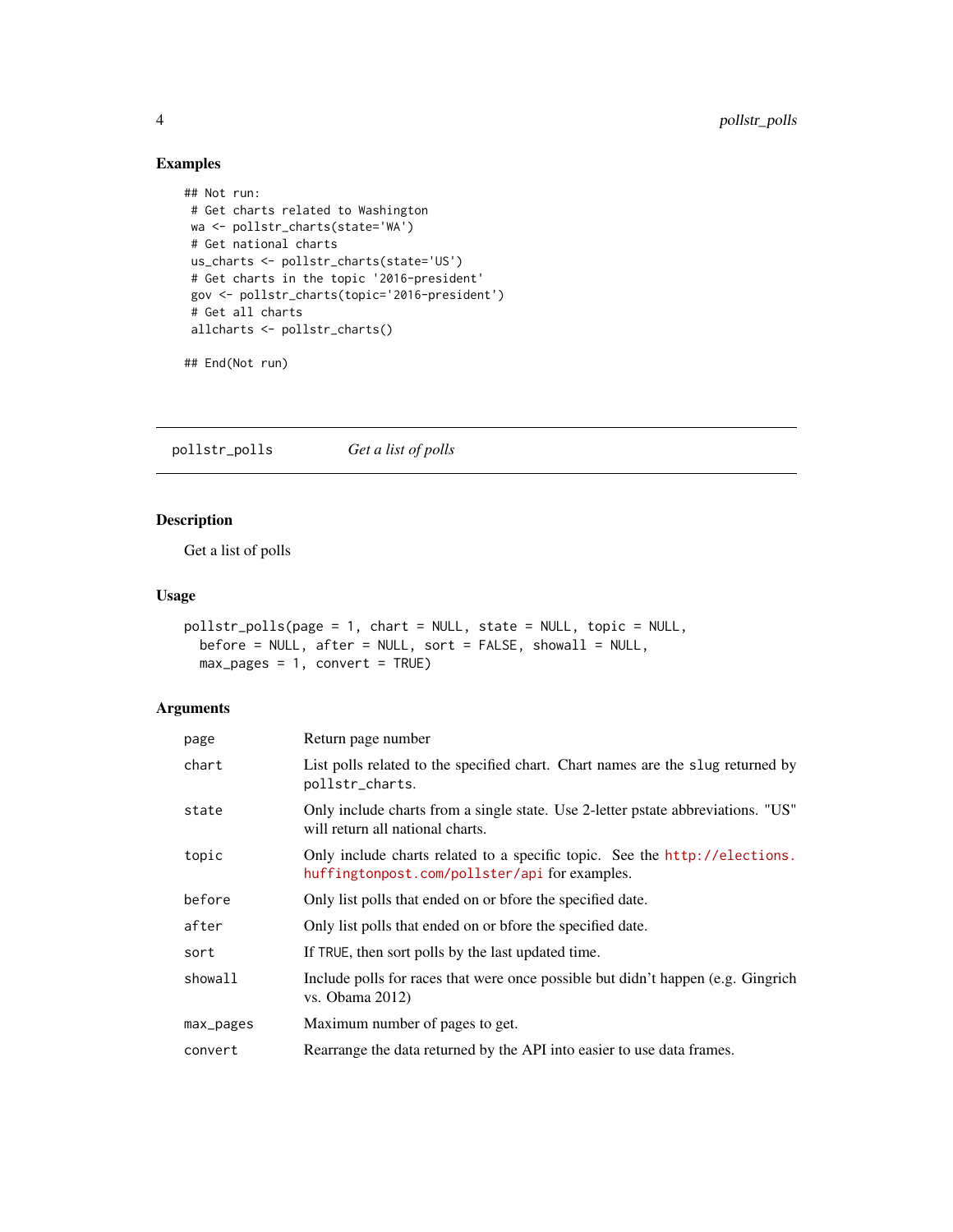# pollstr\_polls 5

# Value

If convert=TRUE, a "pollstr\_polls" object with elements

polls A data.frame with entries for each poll.

questions A data.frame with entries for each question asked in the polls.

survey\_houses A data. frame with the survey houses of the polls. There can be multiple survey houses for a poll.

sponsors A data.frame with the sponsors of the polls. Not all polls have sponsors.

Otherwise, a "list" in the original structure of the json returned by the API.

#### References

<http://elections.huffingtonpost.com/pollster/api>

#### Examples

```
## Not run:
# Get polls related to a chart pulled programmatically with
# pollstr_charts()
all_charts <- pollstr_charts()
pollstr_polls(chart=all_charts$slug[1])
# Lookup polls related to a specific topic
pollstr_polls(topic='2016-president')
```
## End(Not run)